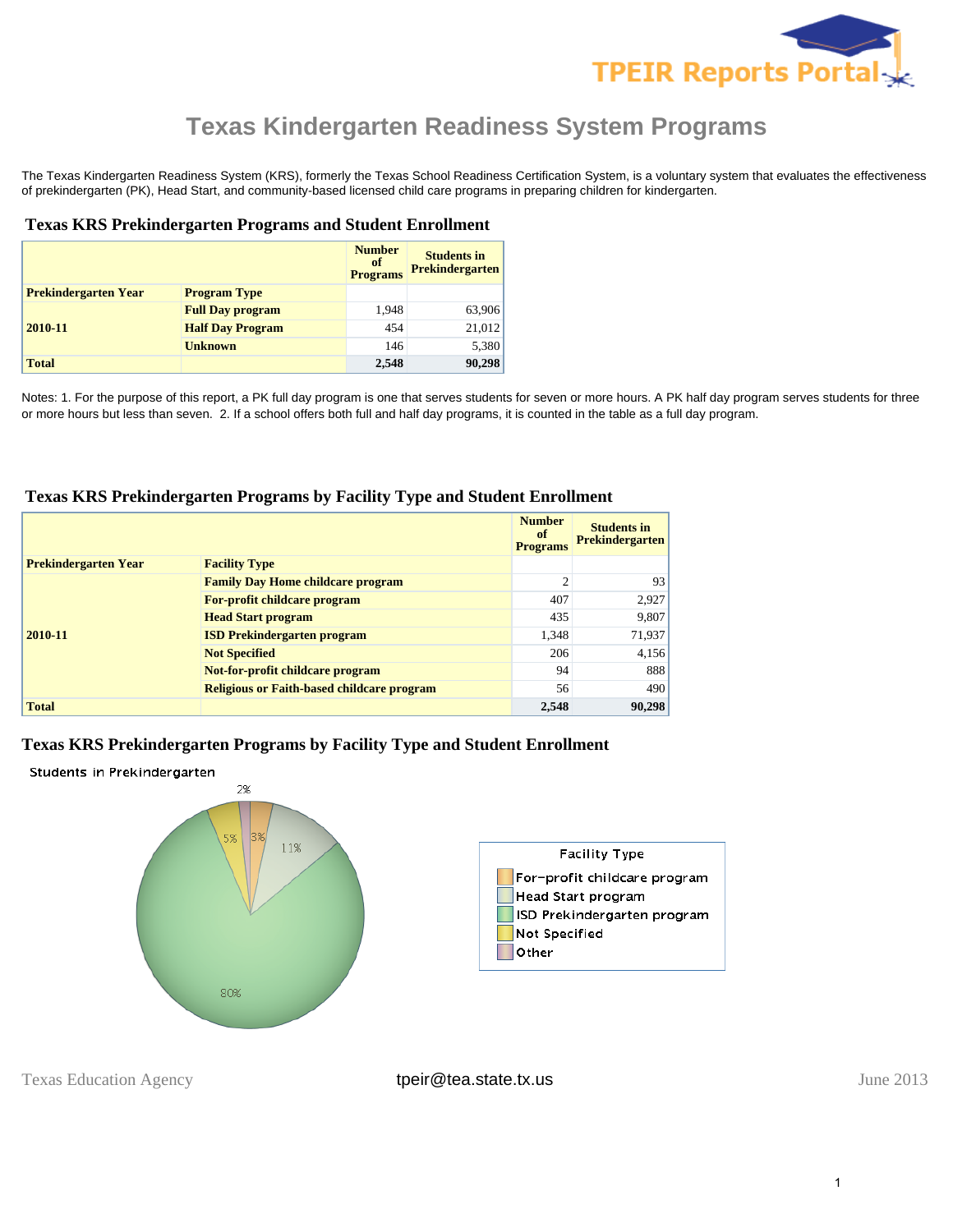

## **Kindergarten Readiness of Students Enrolled in Texas KRS Programs**

|                             | <b>Students in</b><br><b>Prekindergarten</b> | <b>Students</b><br><b>Meeting</b><br><b>Kindergarten</b><br><b>Readiness</b><br><b>Assessment</b> | <b>Percent</b><br><b>Meeting</b><br><b>Assessment</b> | <b>Students Not</b><br><b>Meeting</b><br><b>Kindergarten</b><br><b>Readiness</b><br><b>Assessment</b> | <b>Percent</b><br><b>Not</b><br><b>Meeting</b><br><b>Assessment</b> |
|-----------------------------|----------------------------------------------|---------------------------------------------------------------------------------------------------|-------------------------------------------------------|-------------------------------------------------------------------------------------------------------|---------------------------------------------------------------------|
| <b>Prekindergarten Year</b> |                                              |                                                                                                   |                                                       |                                                                                                       |                                                                     |
| 2010-11                     | 90.298                                       | 56,507                                                                                            | 62.6%                                                 | 33.791                                                                                                | 37.4%                                                               |

## **Kindergarten Readiness of Students Enrolled in Texas KRS Programs by Ethnicity**

|                             |                          | <b>Students in</b><br><b>Prekindergarten</b> | <b>Students</b><br><b>Meeting</b><br>Kindergarten<br><b>Readiness</b><br><b>Assessment</b> | <b>Percent</b><br><b>Meeting</b><br><b>Assessment</b> | <b>Students Not</b><br><b>Meeting</b><br><b>Kindergarten</b><br><b>Readiness</b><br><b>Assessment</b> | <b>Percent</b><br><b>Not</b><br><b>Meeting</b><br><b>Assessment</b> |
|-----------------------------|--------------------------|----------------------------------------------|--------------------------------------------------------------------------------------------|-------------------------------------------------------|-------------------------------------------------------------------------------------------------------|---------------------------------------------------------------------|
| <b>Prekindergarten Year</b> | <b>Ethnicity</b>         |                                              |                                                                                            |                                                       |                                                                                                       |                                                                     |
| 2010-11                     | <b>Asian</b>             | 960                                          | 820                                                                                        | 85.4%                                                 | 140                                                                                                   | 14.6%                                                               |
|                             | <b>Black</b>             | 11,817                                       | 8,862                                                                                      | 75.0%                                                 | 2,955                                                                                                 | 25.0%                                                               |
|                             | <b>Hispanic</b>          | 58,825                                       | 33,200                                                                                     | 56.4%                                                 | 25,625                                                                                                | 43.6%                                                               |
|                             | <b>Native Alaskan</b>    | 755                                          | 412                                                                                        | 54.6%                                                 | 343                                                                                                   | 45.4%                                                               |
|                             | <b>Pacific Islander</b>  | 81                                           | 64                                                                                         | 79.0%                                                 | 17                                                                                                    | 21.0%                                                               |
|                             | <b>Two or More Races</b> | 562                                          | 446                                                                                        | 79.4%                                                 | 116                                                                                                   | 20.6%                                                               |
|                             | <b>Unknown</b>           | 5,072                                        | 3,378                                                                                      | 66.6%                                                 | 1,694                                                                                                 | 33.4%                                                               |
|                             | <b>White</b>             | 12,226                                       | 9,325                                                                                      | 76.3%                                                 | 2,901                                                                                                 | 23.7%                                                               |

## **Kindergarten Readiness of Students Enrolled in Texas KRS Programs by Ethnicity**



Texas Education Agency **tpeir@tea.state.tx.us** their their of the state.tx.us June 2013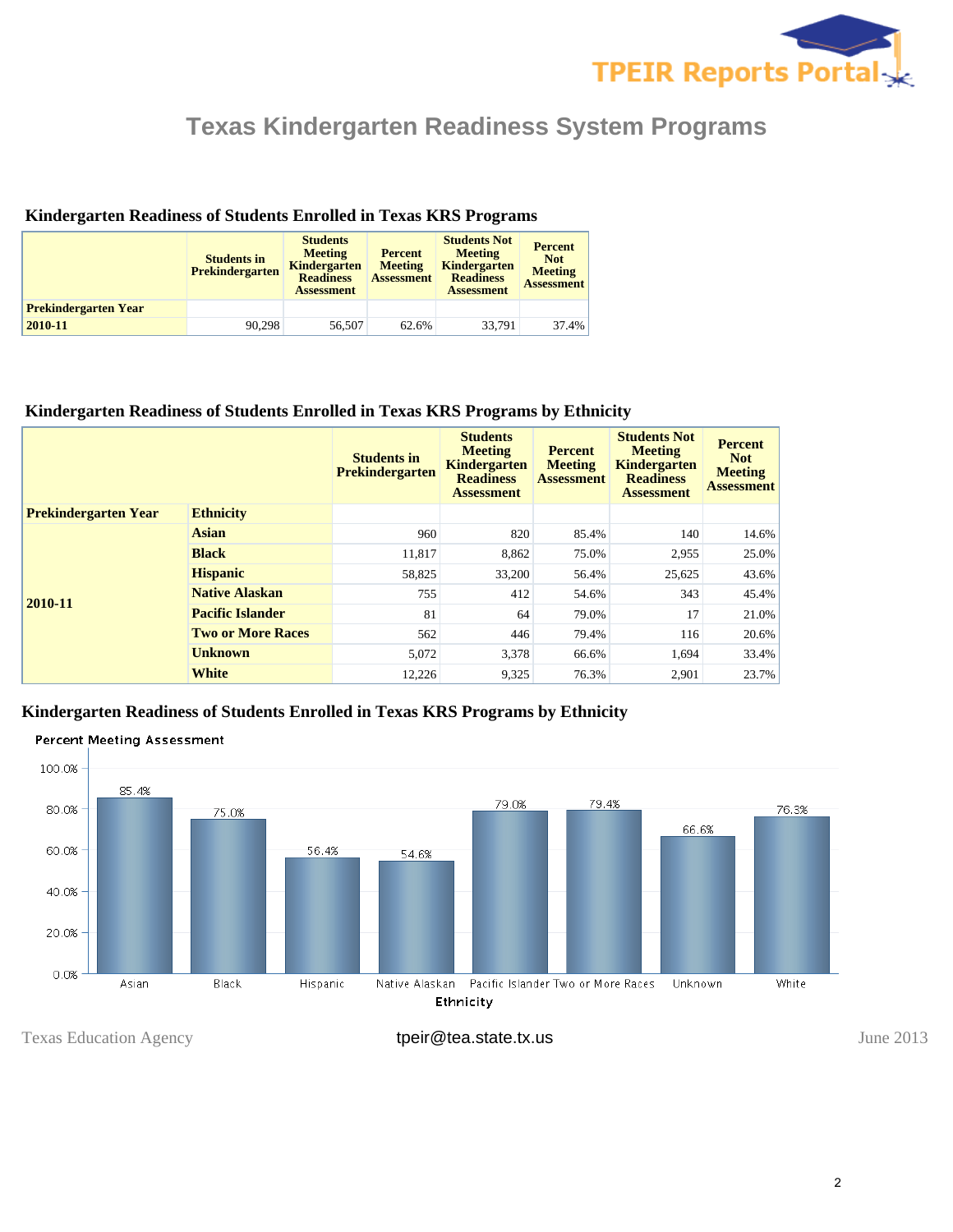

|                             |               | <b>Students in</b><br><b>Prekindergarten</b> | <b>Students</b><br><b>Meeting</b><br><b>Kindergarten</b><br><b>Readiness</b><br><b>Assessment</b> | <b>Percent</b><br><b>Meeting</b><br><b>Assessment</b> | <b>Students Not</b><br><b>Meeting</b><br><b>Kindergarten</b><br><b>Readiness</b><br><b>Assessment</b> | <b>Percent</b><br><b>Not</b><br><b>Meeting</b><br><b>Assessment</b> |
|-----------------------------|---------------|----------------------------------------------|---------------------------------------------------------------------------------------------------|-------------------------------------------------------|-------------------------------------------------------------------------------------------------------|---------------------------------------------------------------------|
| <b>Prekindergarten Year</b> | <b>Gender</b> |                                              |                                                                                                   |                                                       |                                                                                                       |                                                                     |
| 2010-11                     | <b>Female</b> | 44,579                                       | 29,017                                                                                            | 65.1%                                                 | 15,562                                                                                                | 34.9%                                                               |
|                             | <b>Male</b>   | 45.719                                       | 27,490                                                                                            | 60.1%                                                 | 18.229                                                                                                | 39.9%                                                               |

#### **Kindergarten Readiness of Students Enrolled in Texas KRS Programs by Gender**

#### **Kindergarten Readiness of Students Enrolled in Texas KRS Programs by Limited English Proficient Status**

|                             |                                   | <b>Students in</b><br>Prekindergarten | <b>Students</b><br><b>Meeting</b><br><b>Kindergarten</b><br><b>Readiness</b><br><b>Assessment</b> | <b>Percent</b><br><b>Meeting</b><br><b>Assessment</b> | <b>Students Not</b><br><b>Meeting</b><br><b>Kindergarten</b><br><b>Readiness</b><br>Assessment | <b>Percent</b><br><b>Not</b><br><b>Meeting</b><br><b>Assessment</b> |
|-----------------------------|-----------------------------------|---------------------------------------|---------------------------------------------------------------------------------------------------|-------------------------------------------------------|------------------------------------------------------------------------------------------------|---------------------------------------------------------------------|
| <b>Prekindergarten Year</b> | <b>Limited English Proficient</b> |                                       |                                                                                                   |                                                       |                                                                                                |                                                                     |
| 2010-11                     | Yes                               | 33.711                                | 14,395                                                                                            | 42.7%                                                 | 19,316                                                                                         | 57.3%                                                               |
|                             | N <sub>0</sub>                    | 49.826                                | 37.694                                                                                            | 75.7%                                                 | 12,132                                                                                         | 24.3%                                                               |
|                             | <b>Unknown</b>                    | 6,761                                 | 4.418                                                                                             | 65.3%                                                 | 2,343                                                                                          | 34.7%                                                               |

### **Kindergarten Readiness of Students Enrolled in Texas KRS Programs by Limited English Proficient Status**

#### **Percent Meeting Assessment**



Texas Education Agency **tpeir@tea.state.tx.us** their their of the state.tx.us June 2013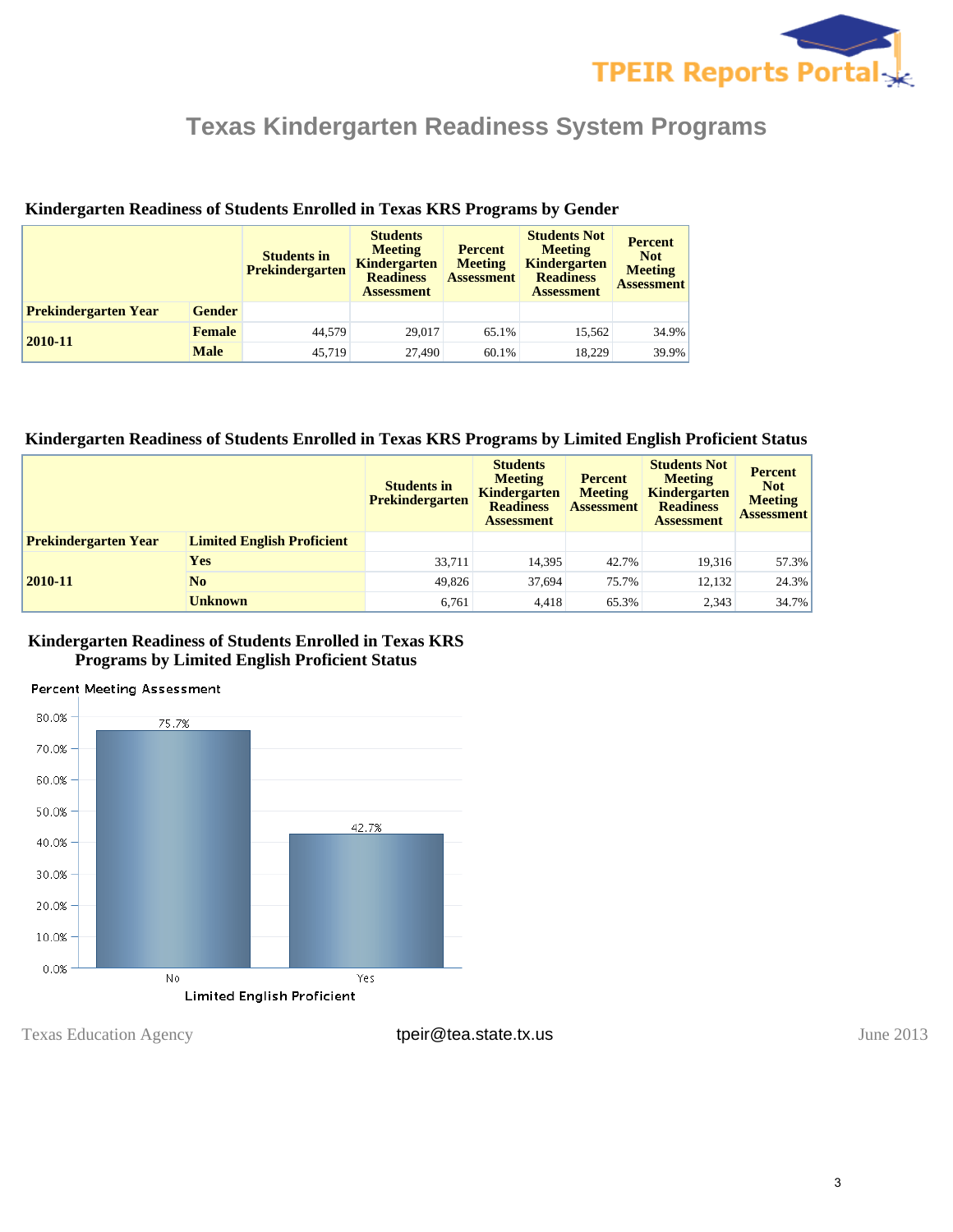

|                                |                                                    | <b>Students in</b><br><b>Prekindergarten</b> | <b>Students</b><br><b>Meeting</b><br><b>Kindergarten</b><br><b>Readiness</b><br><b>Assessment</b> | <b>Percent</b><br><b>Meeting</b><br><b>Assessment</b> | <b>Students Not</b><br><b>Meeting</b><br><b>Kindergarten</b><br><b>Readiness</b><br><b>Assessment</b> | <b>Percent</b><br><b>Not</b><br><b>Meeting</b><br><b>Assessment</b> |
|--------------------------------|----------------------------------------------------|----------------------------------------------|---------------------------------------------------------------------------------------------------|-------------------------------------------------------|-------------------------------------------------------------------------------------------------------|---------------------------------------------------------------------|
| <b>Prekindergarten</b><br>Year | <b>Economically</b><br><b>Disadvantaged Status</b> |                                              |                                                                                                   |                                                       |                                                                                                       |                                                                     |
|                                | <b>Yes</b>                                         | 72.894                                       | 44,283                                                                                            | 60.7%                                                 | 28,611                                                                                                | 39.3%                                                               |
| 2010-11                        | <b>Unknown</b>                                     | 9,366                                        | 6,122                                                                                             | 65.4%                                                 | 3.244                                                                                                 | 34.6%                                                               |
|                                | No                                                 | 8.038                                        | 6,102                                                                                             | 75.9%                                                 | 1.936                                                                                                 | 24.1%                                                               |

## **Kindergarten Readiness of Students Enrolled in Texas KRS Programs by Economically Disadvantaged Status**

## **Kindergarten Readiness of Students Enrolled in Texas KRS Programs by Economically Disadvantaged Status**



Texas Education Agency **tpeir@tea.state.tx.us** their their texas Education Agency of the 2013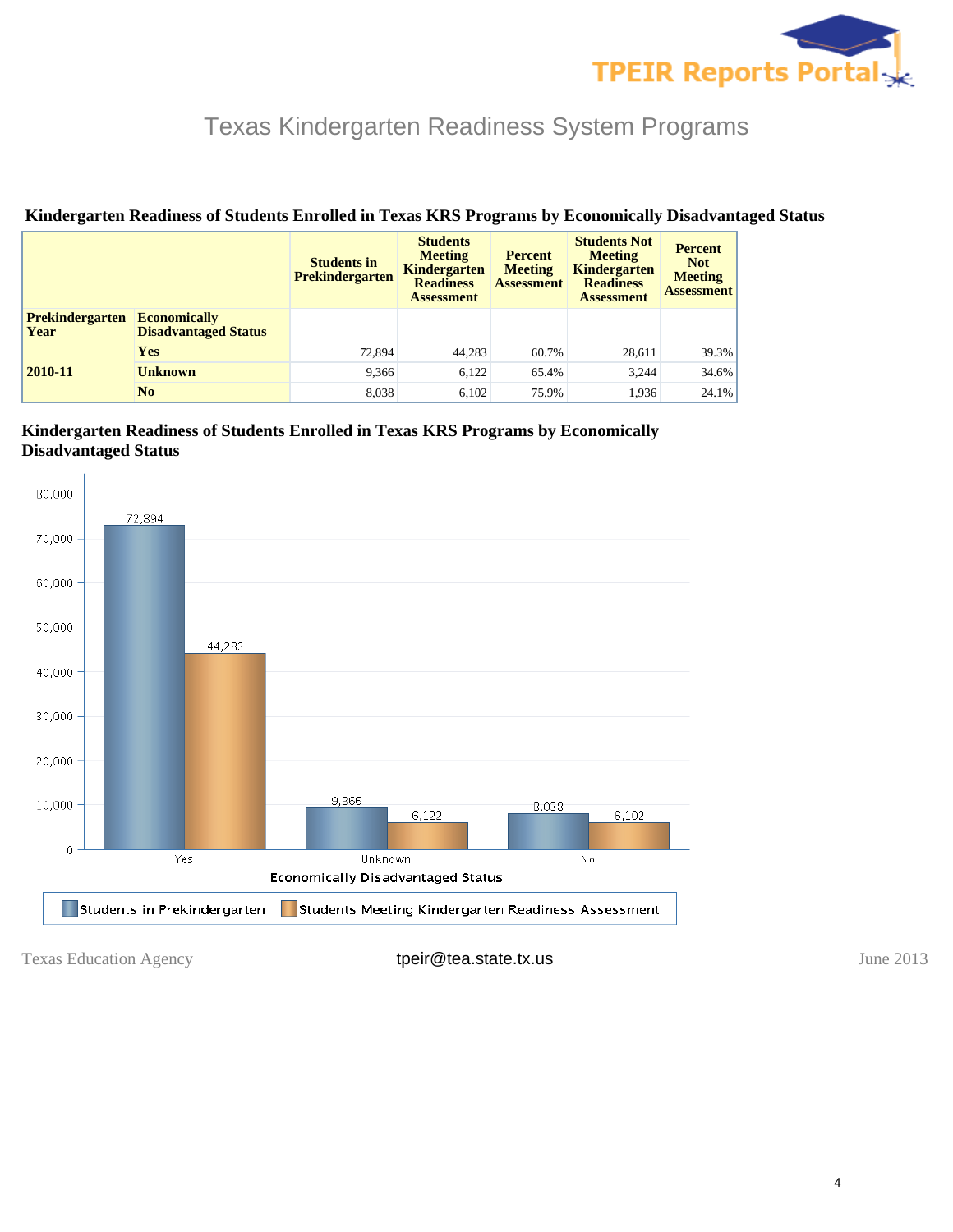

| <b>Purpose</b>                | The Texas Kindergarten Readiness System (KRS), formerly the Texas School<br>Readiness Certification System (SRCS), is a voluntary system that evaluates<br>the effectiveness of prekindergarten (PK), Head Start, and community-based<br>licensed child care programs in preparing children for kindergarten. This report<br>provides information on the Texas Kindergarten Readiness System data that is<br>collected from the participating PKs about their programs, students, and the<br>students' kindergarten readiness assessment results.                                                                                                                                                                                                                                                                                                                                                                                                        |
|-------------------------------|----------------------------------------------------------------------------------------------------------------------------------------------------------------------------------------------------------------------------------------------------------------------------------------------------------------------------------------------------------------------------------------------------------------------------------------------------------------------------------------------------------------------------------------------------------------------------------------------------------------------------------------------------------------------------------------------------------------------------------------------------------------------------------------------------------------------------------------------------------------------------------------------------------------------------------------------------------|
|                               | Texas Kindergarten Readiness System data in this report come from the Texas<br>Education Agency (TEA) and the Texas P-16 Public Education Information<br>Resource (TPEIR).<br>Please note that the KRS data includes some but not all of the public school and<br>private PK programs. The KRS data includes only those participating public<br>school and private PK programs.                                                                                                                                                                                                                                                                                                                                                                                                                                                                                                                                                                          |
| <b>Data Source</b>            | Data in this report are reported at the statewide and region levels. At the region<br>level, data may be masked to protect student confidentiality. Masked data is<br>represented by a "." in tables.<br>For more information about prekindergarten, see the TEA website at<br>http://www.tea.state.tx.us/index2.aspx?id=2147495267&menu id=2147483718                                                                                                                                                                                                                                                                                                                                                                                                                                                                                                                                                                                                   |
| <b>Data Elements</b>          |                                                                                                                                                                                                                                                                                                                                                                                                                                                                                                                                                                                                                                                                                                                                                                                                                                                                                                                                                          |
| Economically<br>Disadvantaged | A student is designated as economically disadvantaged if he/she is eligible for<br>free or reduced-price lunch or eligible for other public assistance as defined in<br>the TEA's Public Education Information Management System (PEIMS) Data<br>Standards.                                                                                                                                                                                                                                                                                                                                                                                                                                                                                                                                                                                                                                                                                              |
| Ethnicity                     | Ethnicity/race is one of the demographic characteristics reported for each<br>student at the time of enrollment.<br>The categories used in this report are described in the PEIMS Data Standards<br>as:<br>Black or African American - A person having origins in any of the black racial<br>$\bullet$<br>groups of Africa.<br>Asian - A person having origins in any of the original peoples of the Far<br>$\bullet$<br>East, Southeast Asia, or the Indian subcontinent, including, for example,<br>Cambodia, China, India, Japan, Korea, Malaysia, Pakistan, the Philippine<br>Islands, Thailand, and Vietnam.<br>Hispanic/Latino - A person of Cuban, Mexican, Puerto Rican, South or<br>$\bullet$<br>Central American, or other Spanish culture or origin, regardless of race.<br>American Indian or Alaska Native - A person having origins in any of the<br>$\bullet$<br>original peoples of North and South America (including Central America), |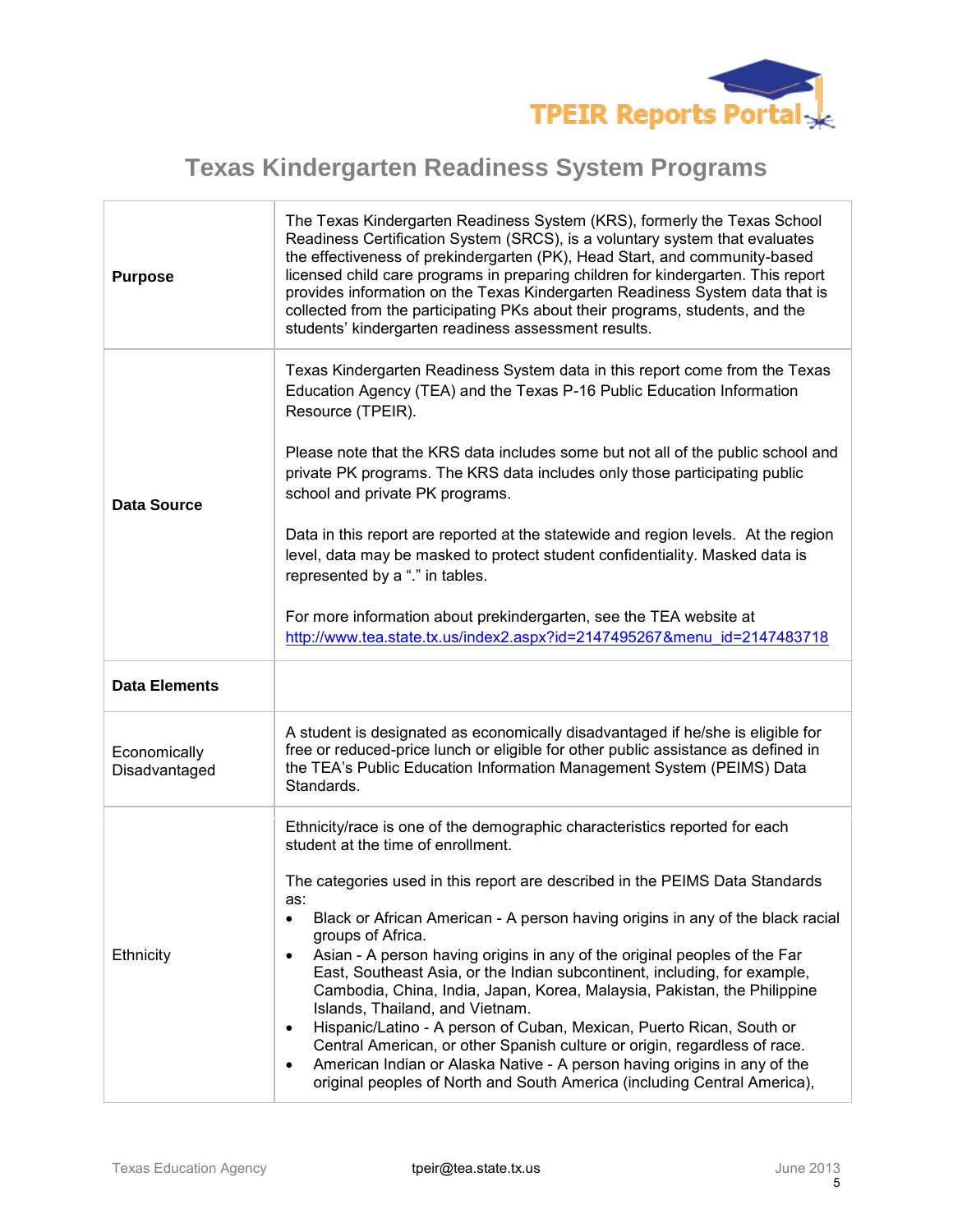

|                                            | and who maintains a tribal affiliation or community attachment.<br>White - A person having origins in any of the original peoples of Europe, the<br>$\bullet$<br>Middle East, or North Africa.<br>Native Hawaiian/Other Pacific Islander - A person having origins in any of<br>$\bullet$<br>the original peoples of Hawaii, Guam, Samoa, or other Pacific Islands.<br>Two or more races - A person having origins in any two, or more than two,<br>$\bullet$<br>racial categories, i.e., Black or African American and White.                                                                                                                                                                                                                                                                                                                                                                                                                                                                                   |
|--------------------------------------------|------------------------------------------------------------------------------------------------------------------------------------------------------------------------------------------------------------------------------------------------------------------------------------------------------------------------------------------------------------------------------------------------------------------------------------------------------------------------------------------------------------------------------------------------------------------------------------------------------------------------------------------------------------------------------------------------------------------------------------------------------------------------------------------------------------------------------------------------------------------------------------------------------------------------------------------------------------------------------------------------------------------|
| Full Day Program                           | For the purpose of this report, a PK full day program is considered to be one that<br>serves students for seven or more hours.<br>A school or district may offer both full and half day programs. In this report,<br>those schools and districts are counted in the table as full day programs.                                                                                                                                                                                                                                                                                                                                                                                                                                                                                                                                                                                                                                                                                                                  |
| Half Day Program                           | For the purpose of this report, a PK half day program is considered to be one<br>that serves students for at least three hours but less than seven hours.<br>A school or district may offer both full and half day programs. In this report,<br>those schools and districts are counted in the table as full day programs.                                                                                                                                                                                                                                                                                                                                                                                                                                                                                                                                                                                                                                                                                       |
| Kindergarten<br>Readiness<br>Assessment    | The kindergarten readiness assessment is administered by each school district.<br>At the kindergarten grade level, a reading instrument on the list adopted by the<br>commissioner or by the district-level committee is used to assess students.<br>In accordance with the Texas Education Code (TEC) §28.006(b), the<br>commissioner of education shall adopt a list of reading instruments that school<br>districts may use to diagnose student reading development and comprehension.<br>Reading instruments placed on the list must be based on scientific research,<br>evaluate individual student reading progress, and be used to identify students at<br>risk for dyslexia or other reading difficulties. The list of reading instruments<br>adopted under the TEC, §28.006(b), must also provide for diagnosing the<br>reading development and comprehension of students participating in a program<br>under the TEC, Chapter 29, Subchapter B (Bilingual Education and Special<br>Language Programs). |
| <b>Limited English</b><br>Proficient (LEP) | Limited English Proficient or LEP refers to students who have limited English<br>language skills. A student is identified as LEP by the Language Proficiency<br>Assessment Committee (LPAC) according to criteria established in the Texas<br>Administrative Code.                                                                                                                                                                                                                                                                                                                                                                                                                                                                                                                                                                                                                                                                                                                                               |
| Prekindergarten (PK)                       | A public school district is required to offer a prekindergarten program if it<br>identifies 15 or more eligible students who are at least four years of age by<br>September 1 of the school year. A school district may offer prekindergarten if the<br>district identifies 15 or more eligible children who are at least three years of age.<br>To be eligible to attend a state funded prekindergarten program, the child must<br>meet one of the following criteria:                                                                                                                                                                                                                                                                                                                                                                                                                                                                                                                                          |